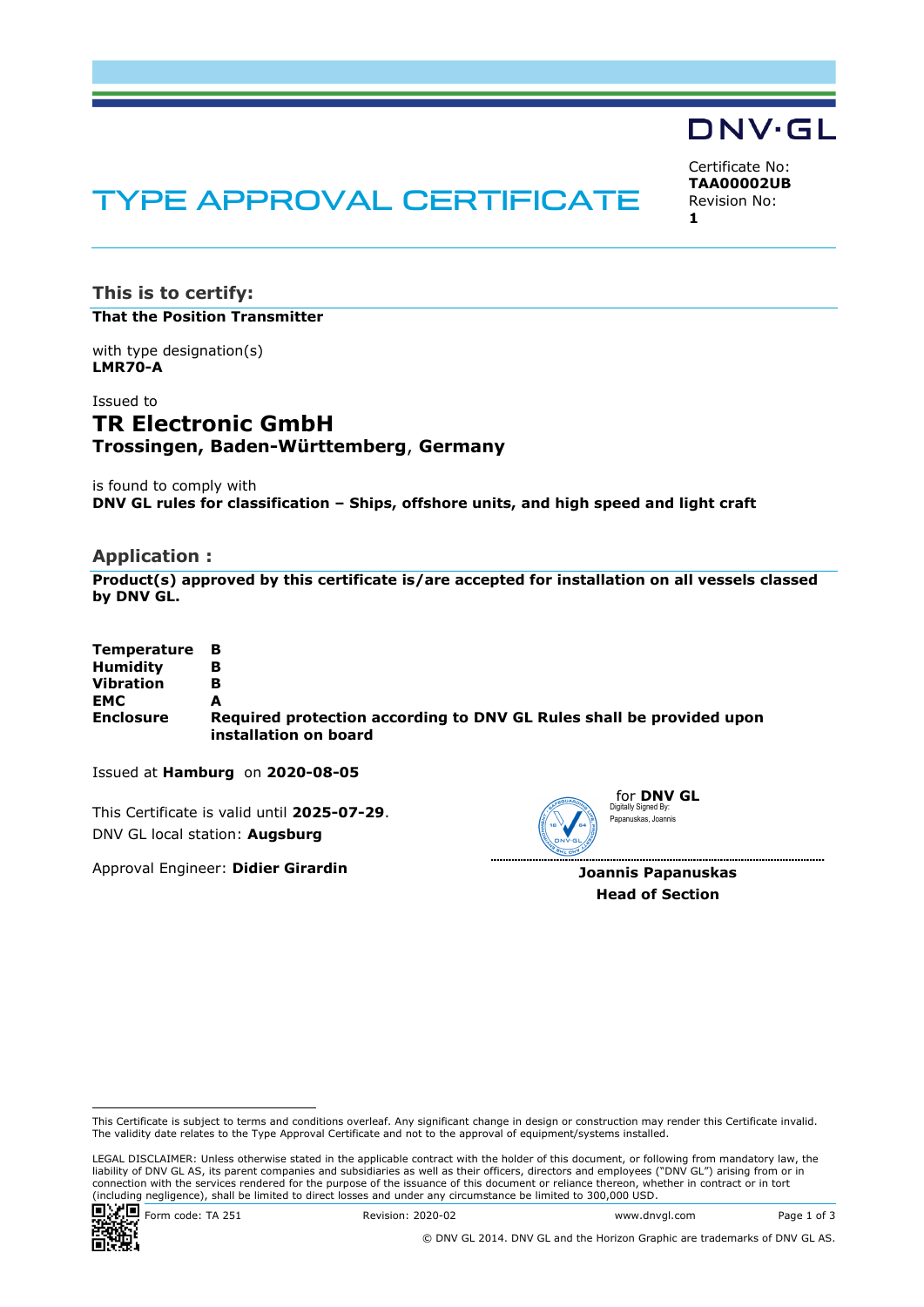Job Id: **262.1-028368-1** Certificate No: **TAA00002UB** Revision No: **1** 

# **Product description**

LMR70 Analog, double- and triple-redundant linear absolute position measuring systems:

Main features / characteristics:

- 2 or 3 galvanic isolated (measuring) channels
- power supply:  $2x$  or  $3x$  24 VDC  $\pm$  10 %
- Output: 2x or 3x 4…20mA (count direction programmable)
- Measuring length, standard 50…1250mm, in steps
- Resolution 16 Bits D/A converter
- Material Measuring body Cr/Ni alloy

The system is available in double-redundant and triple-redundant version

#### **Approval conditions**

The Type Approval covers hardware listed under Product description. When the hardware is used in applications to be classed by DNV GL, documentation for the actual application is to be submitted for approval by the manufacturer of the application system in each case. Reference is made to DNV GL rules for classification of ships Pt.4 Ch.9 Control and monitoring systems.

Any Ex-equipment (equipment to be used in areas with explosive atmosphere) listed in this certificate or provided optionally are subject to separate Ex- approvals.

Equipment above intended to be installed on ships contracted for construction on or after 1 January 2022 is to comply with Rev.7 of UR IACS E10. Documented evidence demonstrating compliancy shall be provided for our approval by test report(s) from an accredited laboratory for such related project.

# **Type Approval documentation**

Hidden Reports 19PBI033015-01\_LMR 70 19PBU056711-02\_LMR70 20PBI048108-00\_LMR70 Datasheets Ref.: K-LMR70-A-1 **Drawing** 04-K335-V0002

#### **Tests carried out**

Applicable tests according to class guideline DNVGL-CG-0339, November 2016

# **Marking of product**

The products to be marked with:

- manufacturer name
- model name / type
- Article number / serial number
- power supply ratings